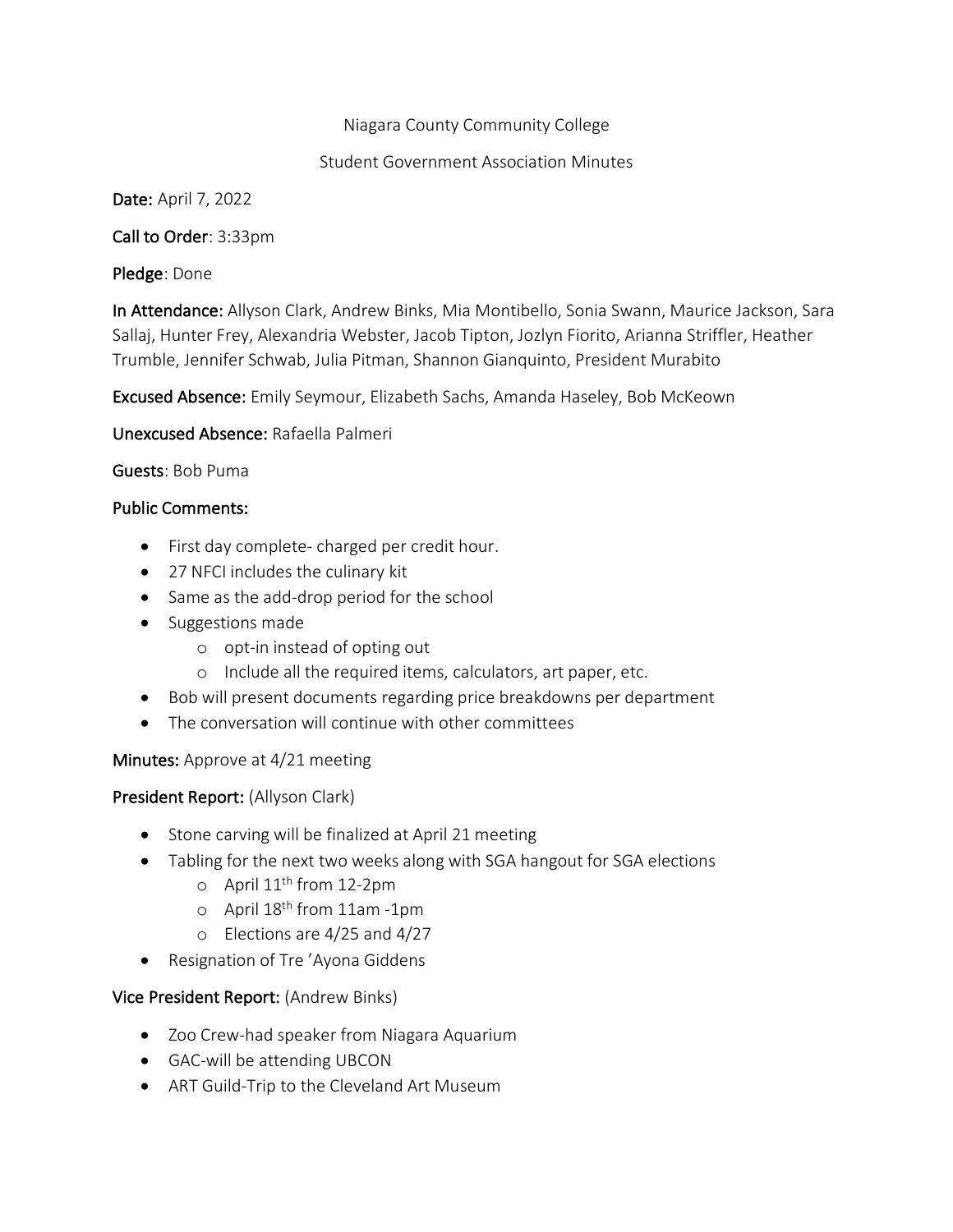- Nursing Club-Bake sale
- BSU- hosting a drumming circle on April 21 in the Learning Commons

## Treasurer's Report:

• None

## Student Government Event Coordinator Report: (Mia Montibello)

- Supermarket Sweep fast and successful
- Spoken Word with Chibbi last night, very successful
- AJ Wilkerson-Tonight
- Tripp café- Tuesday
- Wolf Pack Wake Up-April 13
- Marissa Cohen April 19
- Trivia April 20

# Student Trustee Report: (Maurice Jackson)

• None

#### Senator's report:

• None

## Coordinator's report: (Heather Trumble)

- Thank you for the meat raffle support
	- o \$4,000 raised
- Awards night May 4
- Elections and returning senators for next year need to get signatures in
- Last meeting elections will be held
- Thunderfest May 6
- Add programming at the NFCI campus
	- o Joz April 3 meeting- Heather will get stuff together
	- o Maurice, they want to do build a bear
		- Dinner time live

## Athletic Directors Report: (Amanda Haseley)

• None

#### Student Services Report: (Julia Pitman)

- open house/student showcase April 21
	- o Make sure you come and support
- NFCI April 23 open house